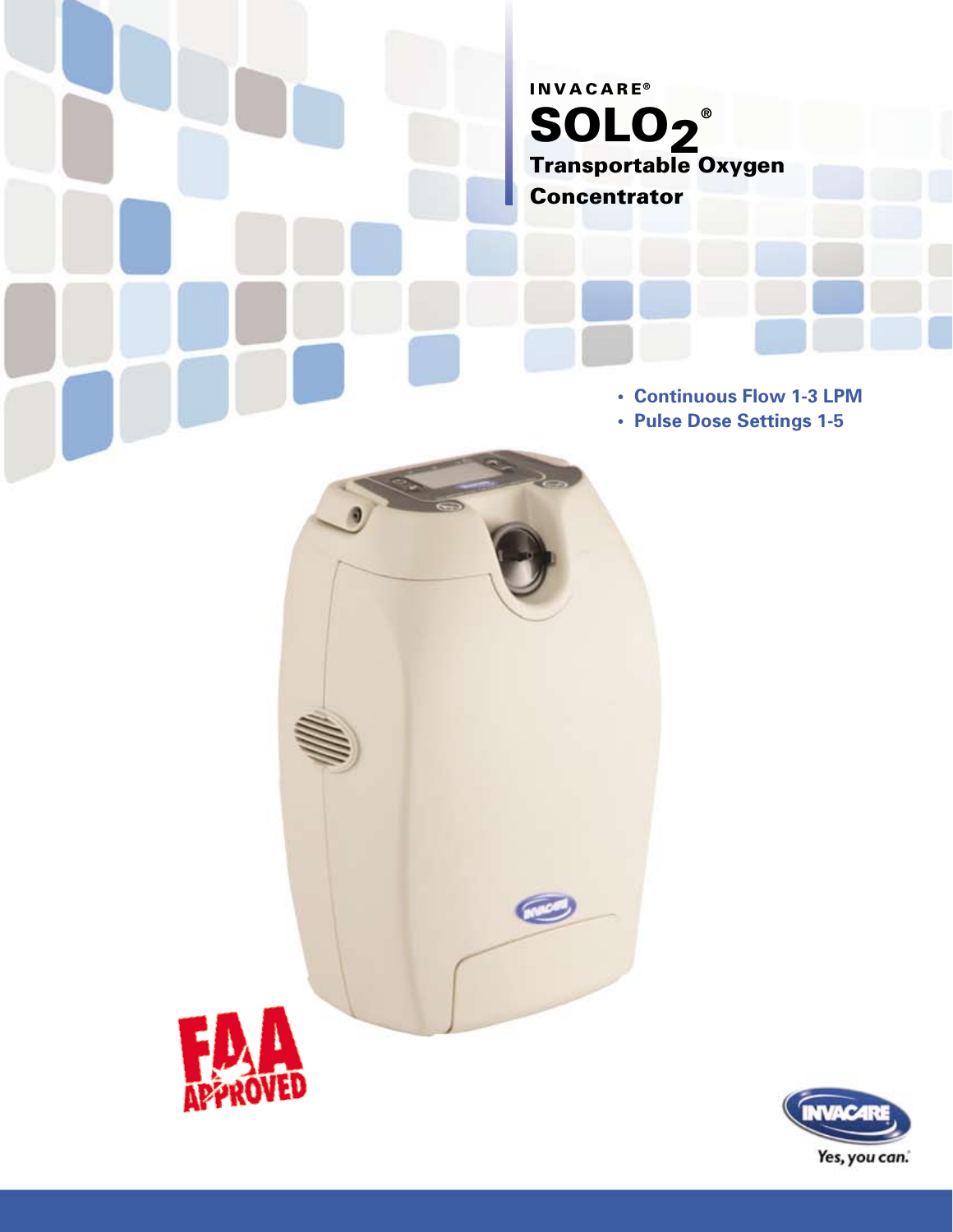The new **Invacare® SOLO2 ® Transportable Oxygen Concentrator** is the latest addition to Invacare's proven line of oxygen therapy products. Providers and patients have a choice of ambulatory systems from Invacare, the world leader in oxygen. Designed to help providers meet the needs of oxygen patients in nearly any setting, the SOLO<sub>2</sub> Transportable Oxygen Concentrator features continuous flow at 1-3 LPM and pulse dose 1-5. It is small, quiet and reliable, giving patients the freedom to go just about anywhere without fear of running out of oxygen, including air travel.

#### **Features**

- Pulse dose settings 1-5 meet the needs of a broad range of patients
- Battery, AC or DC operation for patient convenience
- No separate battery recharger; charge battery with either the AC or DC adapter
- Wheeled cart included with every  $SOLO<sub>2</sub>$  concentrator kit

## **Provider Benefits**

- Latest addition to Invacare's proven history of durable, reliable oxygen technologies
- Clinically robust design to keep patients oxygenated at all levels of activity
- A great alternative or adjunct to the Invacare® HomeFill® oxygen system to fill all oxygen product needs
- Supports a non-delivery business model for lower operating costs



# **Patient Benefits**

- Easy to read control panel; no lights or codes to interpret
- Designed for ease of use
- No fear about running out of oxygen
- Encourages mobility, travel and independence
- Continuous flow and pulse settings provide maximum flexibility
- Invacare® **Sensi-Pulse™** Technology
- Approved for use onboard aircraft by FAA. Visit **www.invacare.com** for a list of airlines that allow the use of the SOLO<sub>2</sub> Transportable Oxygen Concentrator



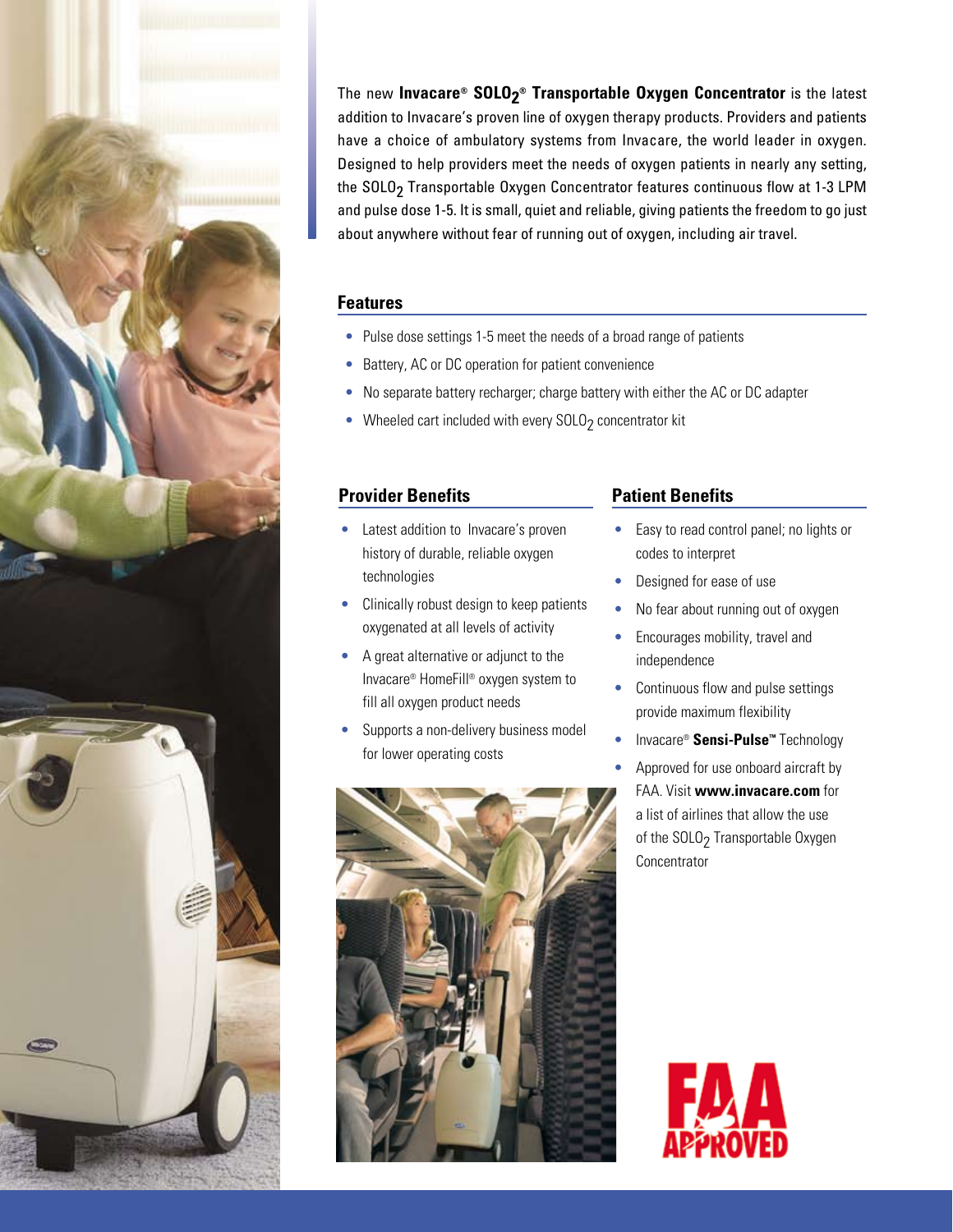### **Invacare® Sensi-Pulse™ Technology**

The Invacare® SOLO $_2^\circ$  concentrator features Invacare® Sensi-Pulse™ Technology that customizes the size of each bolus of oxygen to meet patient demand. Whether sleeping, relaxing or exercising, Sensi-Pulse technology adapts to the patient's oxygen needs. Sensitive conserver, sensible design…Sensi-Pulse.

Sensi-Pulse technology provides constant minute-volume. This means that regardless of a patient's breath rate at any given setting, the same amount of oxygen is provided per minute. As the breath rate decreases, the bolus size increases.

|                | <b>Average Pulse Volume</b> |
|----------------|-----------------------------|
| <b>Setting</b> | @ 20 bpm                    |
|                | $18$ ml                     |
| 2              | 36 ml                       |
| 3              | 54 ml                       |
| 4              | $72$ ml                     |
| հ              | 90 ml                       |

*The patented, integrated electronic conserver provides a substantial bolus of oxygen at each setting and breath rate.*



*Before use in a moving vehicle, properly secure unit to prevent possible damage or injury.*

The Invacare®  $S OLO<sub>2</sub>$  Transportable Concentrator includes the AC adapter, DC adapter, battery (not shown), and cart.